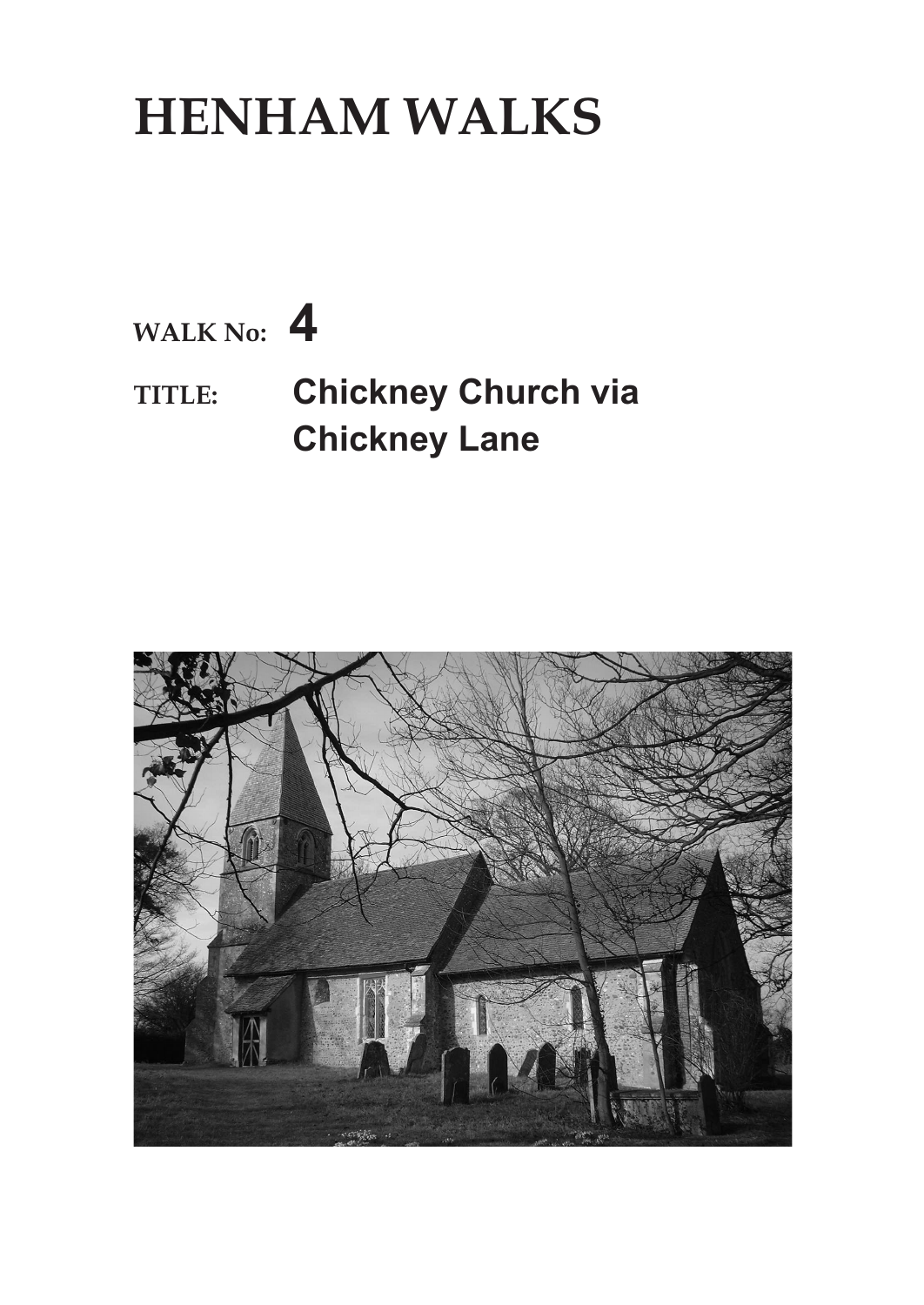## **Walk 4. Chickney Church via Chickney Lane**

| Suitability: All. |                                          |
|-------------------|------------------------------------------|
| Time:             | 2 hours.                                 |
| Condition:        | Mainly firm paths. Old railway track and |
|                   | Hawland Wood can get very muddy.         |
|                   | A small section is a permissive route.   |

From the War Memorial walk east on the Debden Road. Keep the village ponds on your left, passing the Village Shop and Village Hall on your right.

Walk to the end of the houses passing the new cemetery and a footpath to Henham Lodge Farm on your left. 150 yards further on take a footpath running diagonally left. This was the old railway track for the Thaxted Flyer which travelled from Elsenham to Thaxted. You pass SaffronWalden Rugby Club playing fields on your right.

On reaching the road turn right and walk to Burnt House which is on your left on a right hand bend. Turn left into Chickney Lane, a green byway edged with a variety of trees. Continue walking for approximately ¾ mile, past the first waymarker post, until you reach the second waymarker post. Turn left into the field and walk round the wide grassy verge, keeping the hedge on your left to a T junction and turn right, until you reach the barns at the bottom of the field, a permissive path. As you walk round the verge you may see the Bush Springs shooting ground by the copse on the opposite side of the field.

Turn left and take the track in front of the metal barn towards Chickney Church which you will see straight ahead. The church of St. Mary the Virgin is no longer used for services but remains a consecrated building supported by the Church of England Conservation Trust. It is usually open and is well worth a visit. Just before the church follow the road round to the right, turning up a metalled track.

*Walk continues overleaf*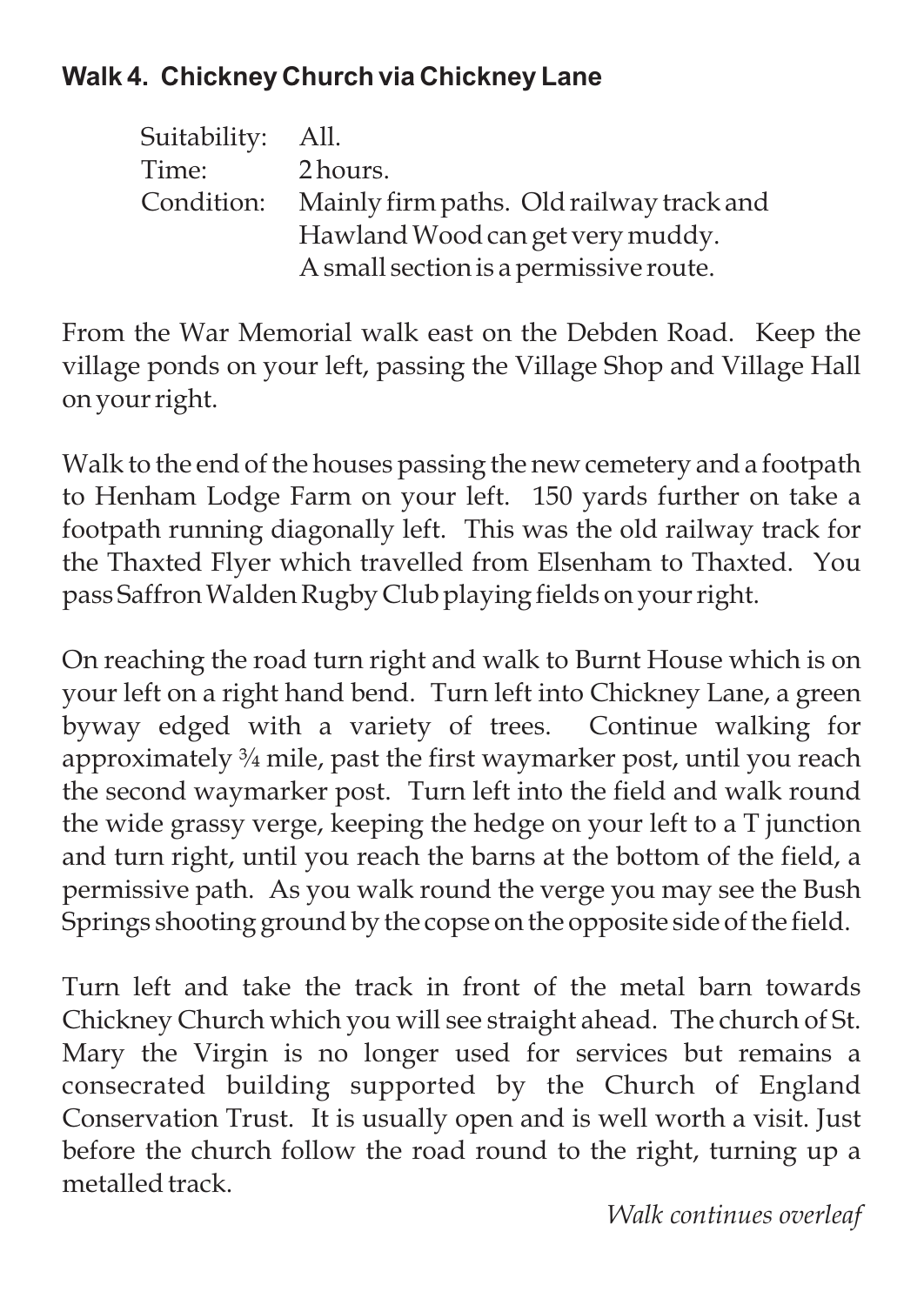